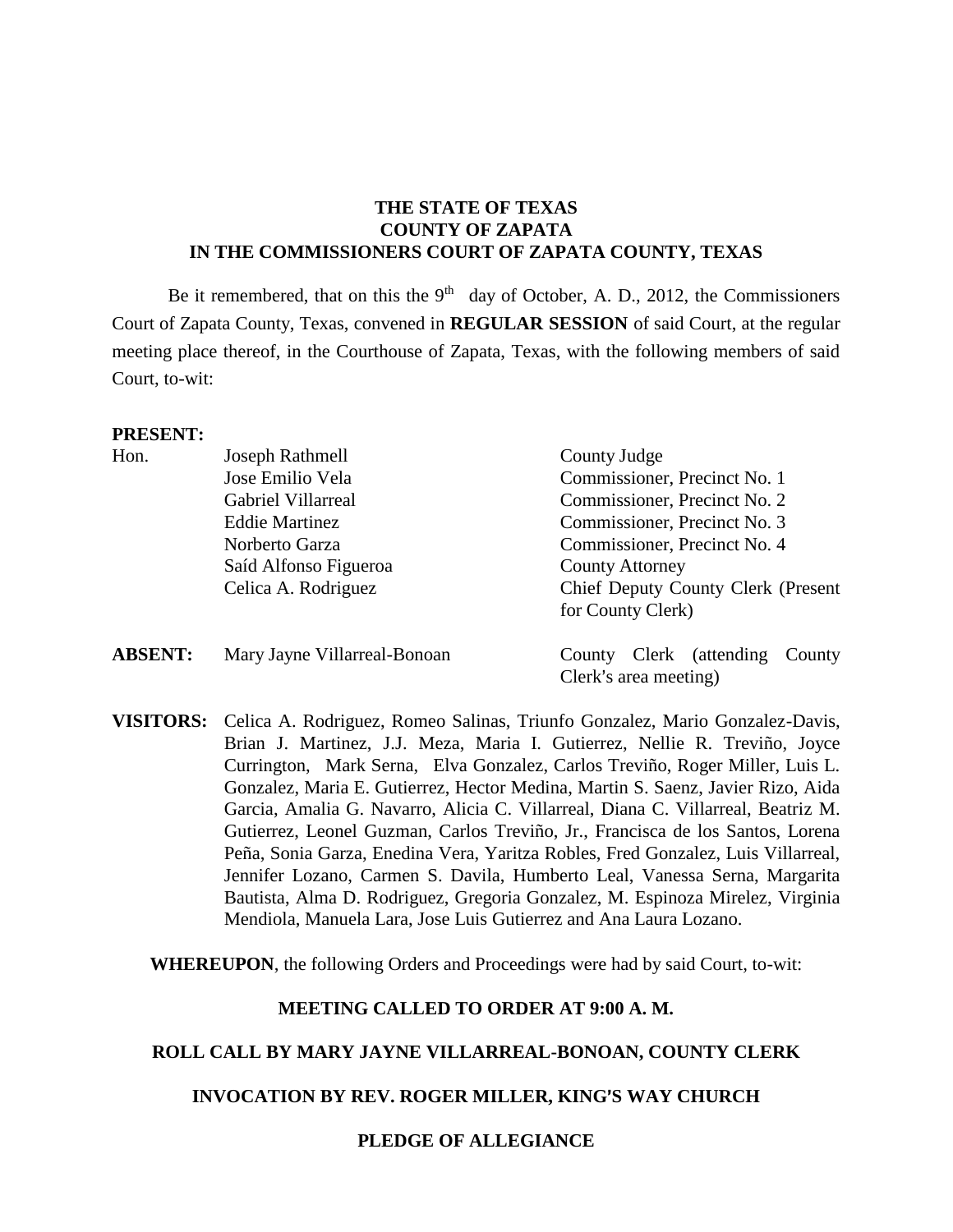# **ORDER APPROVING MINUTES FOR MEETING OF SEPTEMBER 10, 2012 AND SEPTEMBER 24, 2012**

Motion was made by Commissioner Vela, seconded by Commissioner Martinez, to approve the Minutes of September 10 and September 24, 2012, as presented by Mary Jayne Villarreal-Bonoan, County Clerk.

The above motion, being put to a vote, was approved by the affirmative vote of all members of the Court.

### **COMMUNICATIONS**

Commissioner Vela commented on pictures taken of the Zapata welcome sign for the best lake in the U.S.

### **ORDER APPROVING INVOICES**

Motion was made by Commissioner Garza, seconded by Commissioner Martinez, to approve invoices as presented by Triunfo Gonzalez, County Auditor.

The above motion, being put to a vote, was approved by the affirmative vote of all members of the Court.

# **ORDER APPROVING TREASURER'S REPORT**

Motion was made by Commissioner Garza, seconded by Commissioner Martinez, to approve Treasurer's Report as presented by Hon. Romeo Salinas, County Treasurer.

The above motion, being put to a vote, was approved by the affirmative vote of all members of the Court.

### **DEPARTMENTAL REPORTS**

Luis Lauro Gonzalez, Zapata County Tax Assessor/Collector, reported that the tax office collected \$76,759.84 in tax collections and \$13,562.09 for Motel - Hotel Tax for an fiscal year total of \$201,596.94 at a rate of 96%.

# **PRESENTATION BY GRANDE GARBAGE COLLECTIONS**

Mr. Patricio Hernandez submitted the report for Grande Garbage Collections. He stated that he would like to include garbage collection bill in the water bill. County Attorney Figueroa and Mr. Uribe will look into the ordinance.

# **ZAPATA COUNTY MEDICAL CLINIC MONTHLY REPORT**

Mrs. Elva Gonzalez submitted report for Zapata Family Medical Clinic. Mrs. Gonzalez reported a total of 865 patient encounters in September.

# **PRESENTATION ON BENEFITS OF TEX FLEET FUEL**

Mr. Javier Rizzo, Fieldman for Tex Fleet Fuel, made a presentation on services offered by Tex Fleet Fuel. He explained that county employees would fuel at Valero. There is a minimal fee and taxes are waived.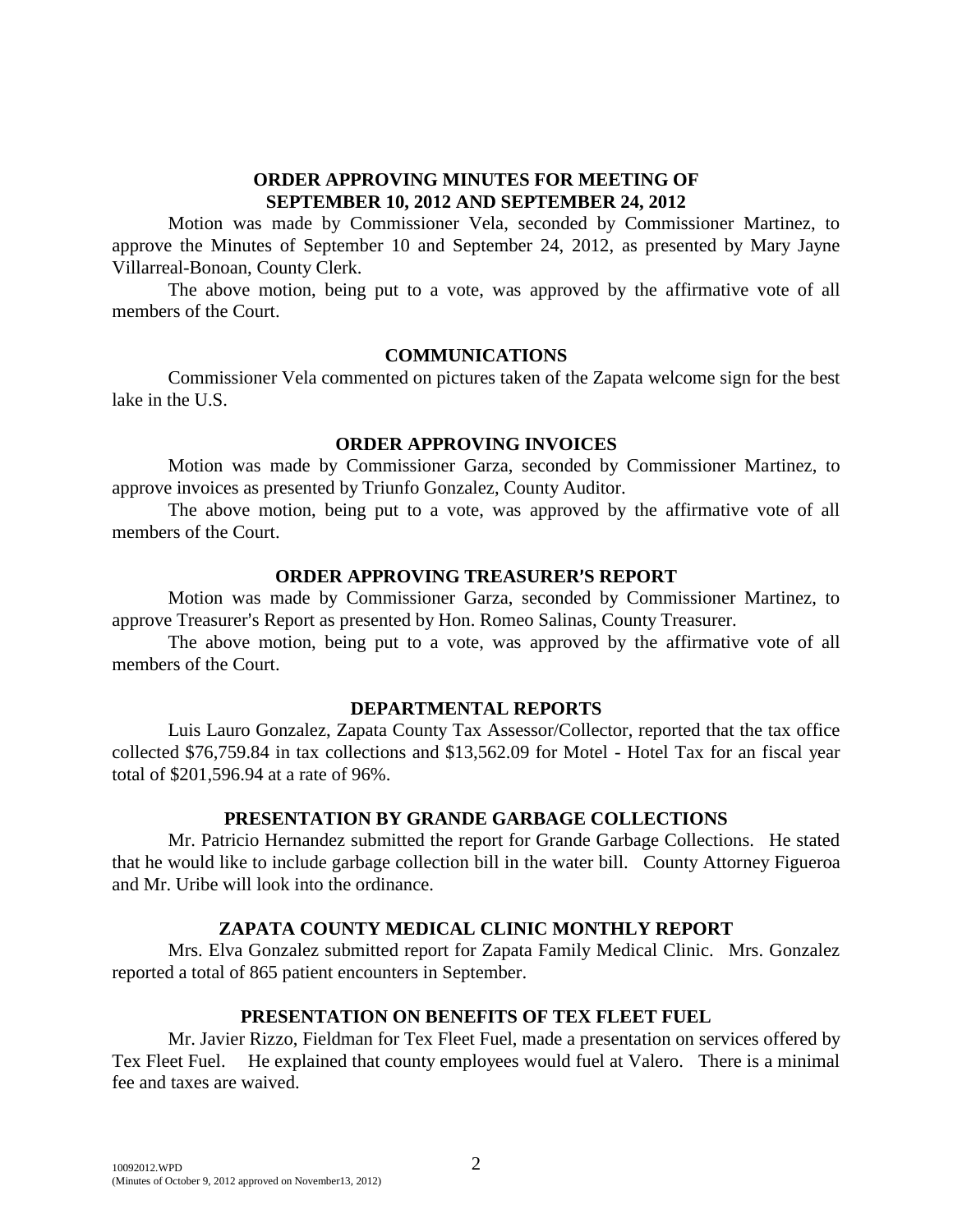# **PRESENTATION ON HEALTH FAIR**

Mr. Jose Luis Gutierrez, with the Texas A & M Colonia's Program, advised the court that the Health Fair will be held on Saturday, October 27 at the Zapata County Nutrition Center. Mr. Gutierrez asked for the court's blessing and said that they will be there to offer services, if needed.

# **PRESENTATION ON RENTAL EQUIPMENT AVAILABLE FROM B-C EQUIPMENT SALES INC FOR COUNTY PROJECTS**

Luis Daniel Villarreal, of B-C Equipment Sales, Inc., submitted a brochure and gave a presentation on rental equipment available at B-C Equipment Sales, Inc. Mr. Villarreal stated that they have excavators that are fuel efficient depending on size. He offered his products for future county projects. The court recommends negotiation with Martin Saenz.

# **ORDER APPROVING APPOINTMENT OF NEW HISTORICAL COMMISSION MEMBERS**

Motion was made by Commissioner Martinez, seconded by Commissioner Garza, to table request by Judge Rathmell regarding approval of appointment of new Historical Commission members in accordance to Chapter 318 Texas Government Code.

The above motion, being put to a vote, was approved by the affirmative vote of all members of the Court.

# **ORDER APPROVING TO HIRE TWO PARAMEDICS**

Motion was made by Commissioner Vela, seconded by Commissioner Martinez, to approve to hire (replace) 2 (two) paramedics (slot #23 and slot #17) at \$12.39 an hour, due to resignation of two employees, as requested by Juan Jose Meza, Fire Chief.

The above motion, being put to a vote, was approved by the affirmative vote of all members of the Court.

# **ORDER ALLOWING USE OF OLGA V . FIGUEROA ZAPATA COUNTY LIBRARY AS SITE TO HOST DRUG OFFENDER EDUCATION PROGRAMS AND DWI EDUCATIONAL PROGRAMS**

Motion was made by Commissioner Vela, seconded by Commissioner Garza, to allow the use of the Olga V. Figueroa Zapata County Library as a site to host Drug Offender Education Programs and DWI Educational Programs as requested by Jennifer Lozano, Texas Drug Offender Educational Program. Ten percent of profit will be donated to Zapata County. Mrs. Lozano will work to adjust to library accommodations.

The above motion, being put to a vote, was approved by the affirmative vote of all members of the Court.

# **ORDER ALLOWING USE OF LITTLE LEAGUE FIELD FOR FALL FEST**

Motion was made by Commissioner Vela, seconded by Commissioner Martinez, to allow the use of a Little League Field for a fall Fest on October 27, 2012 from 4:00 p.m. to 11:00 p.m. as requested by Ramiro Hernandez, Zapata County Little League.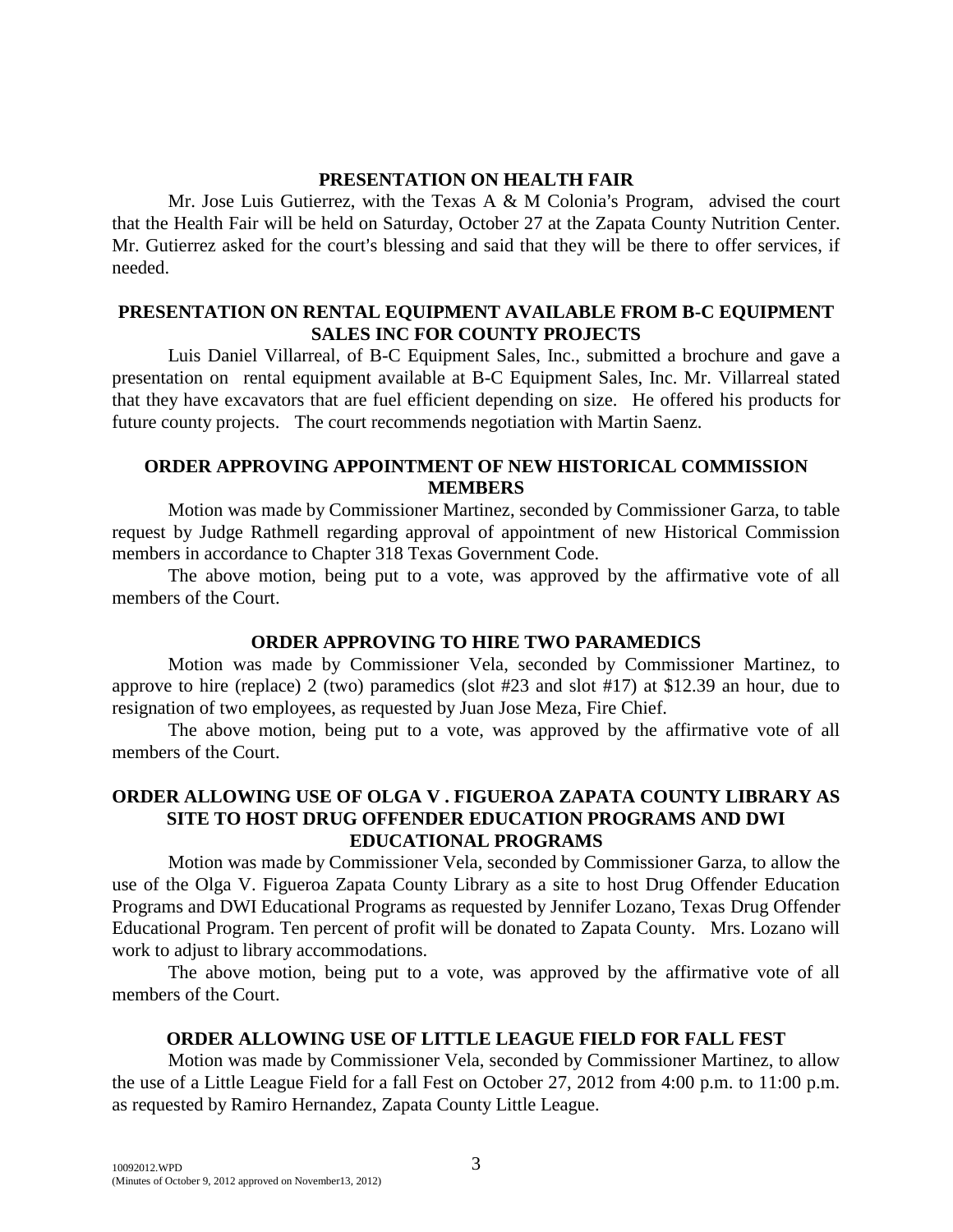The above motion, being put to a vote, was approved by the affirmative vote of all members of the Court.

#### **ORDER APPROVING INSTALLATION OF STREET LIGHTS**

Motion was made by Commissioner Garza, seconded by Commissioner Vela, to approve the installation of the following street lights:

- a. 521 Eagle Street
- b. 5308 Juan Lane
- c. 5421 Lopez Lane
- d. 1723 North Siesta Lane
- e. 5330 Pascual Lane
- f. 2151 Pharr Lane
- g. Lincoln Street and 2nd Street (Border Patrol Yard and/or Station)

as requested by Hon. Eddie Martinez, Commissioner Pct. 3.

The above motion, being put to a vote, was approved by the affirmative vote of all members of the Court.

Motion was made by Commissioner Garza, seconded by Commissioner Vela, to approve the installation of the following street light:

a. 1306 Roma

as requested by Hon. Norberto Garza, Commissioner Pct. 4.

The above motion, being put to a vote, was approved by the affirmative vote of all members of the Court.

# **ORDER APPROVING RESOLUTION IN SUPPORT OF THE "TEXAS FEEDING" TEXAS: HOME DELIVERED MEALS GRANT PROGRAM"**

Motion was made by Commissioner Vela, seconded by Commissioner Garza, to approve a resolution in support of the "Texas Feeding Texans: Home Delivered Meals Grant Program" from the Texas Department of Agriculture as requested by Rosalinda Gonzalez, Nutrition Program.

The above motion, being put to a vote, was approved by the affirmative vote of all members of the Court.

### **COMMENTS**

Mrs. Beatriz Gutierrez addressed Commissioners' Court and her expressed appreciation for the county's support for her class. Furthermore, she offered her classroom to Mrs. Jennifer Lozano for the Drug Offender Education Programs and DWI Educational Programs.